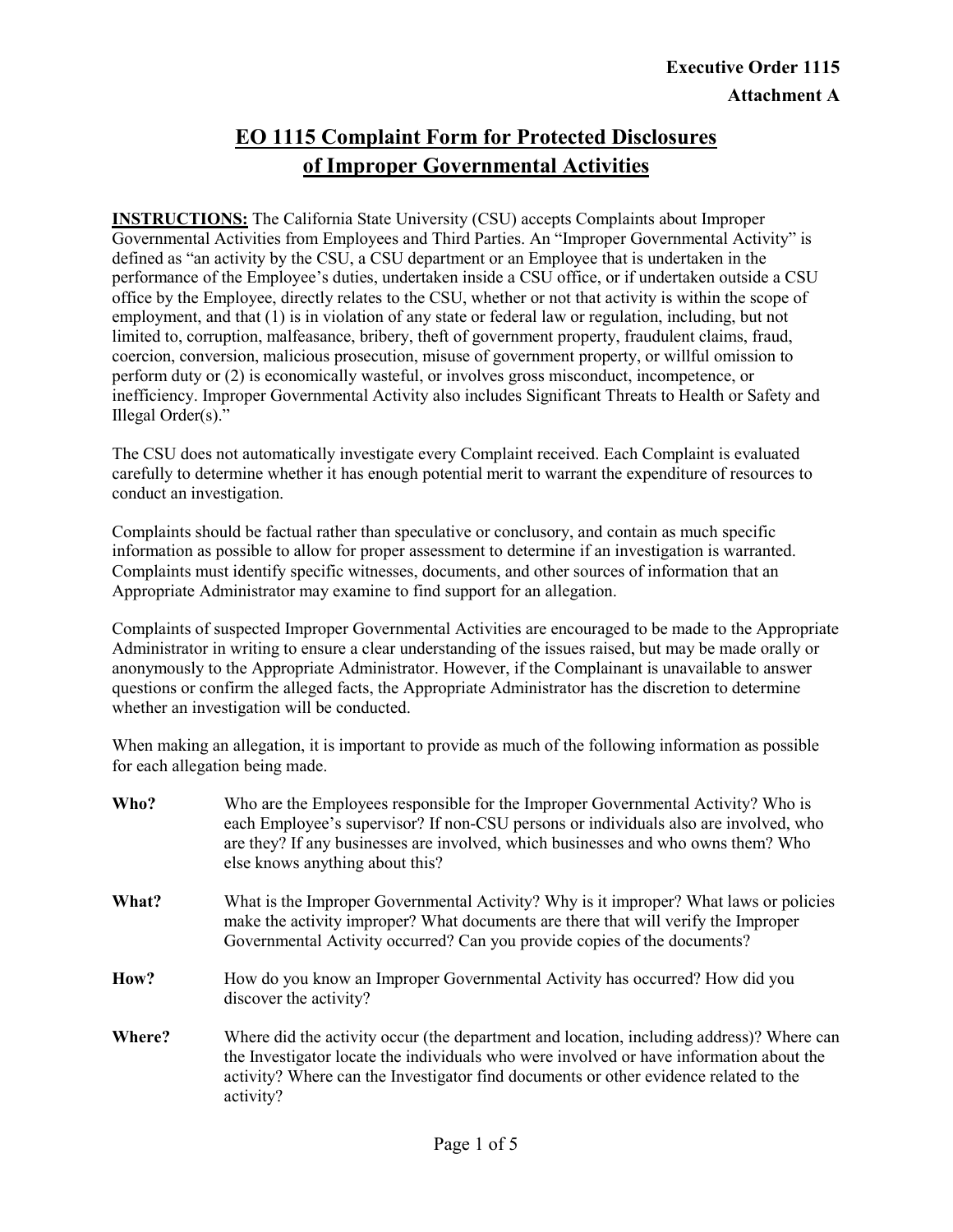**When?** When did the activity occur? When did you discover the activity?

**Why?** Why did the activity occur? Did it provide some benefit to those involved? If so, how did they benefit? How was the activity able to occur? Were there no controls in place to prevent the activity? If there were controls in place, how were they circumvented?

> The CSU allows Complaints to be submitted either at a CSU campus or at the Chancellor's Office. If filing the Complaint at a campus, contact the campus to determine the identity of the Appropriate Administrator designated to receive these Complaints. If filing the Complaint at the Chancellor's Office, please enclose the completed form in an envelope marked "Confidential" and mail it to:

Vice Chancellor of Human Resources Equal Opportunity and Whistleblower Compliance Unit Systemwide Human Resources Office of the Chancellor 401 Golden Shore Long Beach, California 90802

The Complaint may also be sent electronically to  $\underline{EO-TitleIX-Compliance}$  (*a*) calstate.edu.

-------------------------------------------------------------------------------------------------------------------------------

**By law, the CSU cannot reveal the name of a Complainant without his or her permission, except to appropriate law enforcement personnel who are conducting a criminal investigation, to the California State Auditor, or as otherwise required by law.**

# **---CONFIDENTIAL--- COMPLAINT FORM**

**Please provide all requested information. Use additional sheets of paper if necessary and write your name and the date at the top of each page.**

### PLEASE TYPE OR PRINT CLEARLY

| <b>Complainant Information</b> |        |                      |  |  |
|--------------------------------|--------|----------------------|--|--|
|                                |        | Name:                |  |  |
|                                |        |                      |  |  |
|                                | State: | $\mathsf{Zip Code:}$ |  |  |
| Telephone Number:              |        |                      |  |  |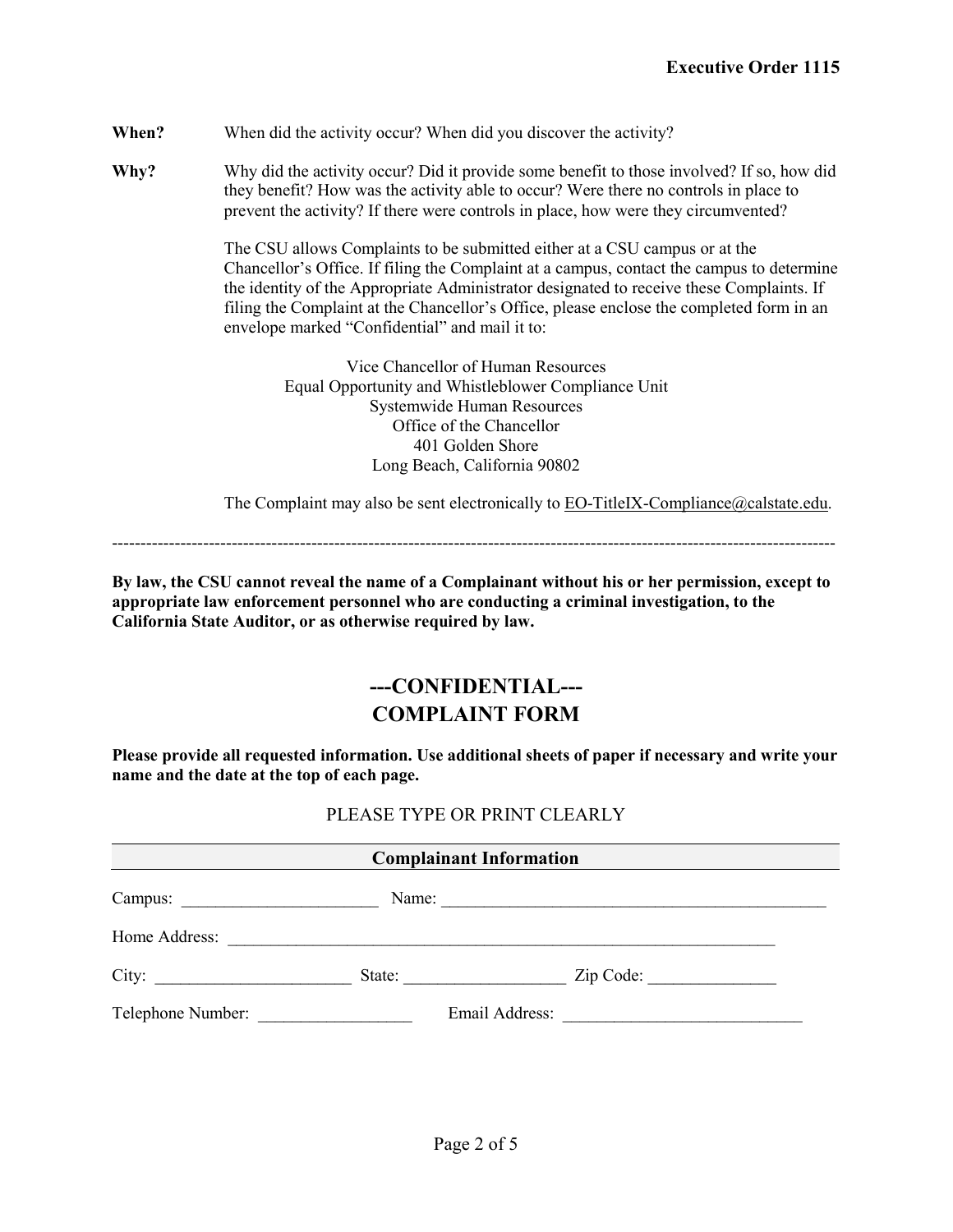#### **Check one:**

**Employee**

Position title: \_\_\_\_\_\_\_\_\_\_\_\_\_\_\_\_\_\_\_\_\_\_\_\_\_\_\_\_\_\_\_\_\_\_\_\_\_\_\_\_\_\_\_\_

**Third party**

Relationship with the CSU: \_\_\_\_\_\_\_\_\_\_\_\_\_\_\_\_\_\_\_\_\_\_\_\_\_\_\_\_\_\_\_\_

### **Respondent(s) Information** *(Please provide names of individuals you believe are responsible for the Improper Governmental Activity)*

| Department:              |             |  |
|--------------------------|-------------|--|
| Work phone:              |             |  |
|                          |             |  |
|                          | Cell phone: |  |
|                          |             |  |
|                          |             |  |
| Work phone:              |             |  |
| Home Address (if known): |             |  |
|                          |             |  |

*If there are additional Respondents, please provide the above information on a separate page for each Respondent and attach to this Complaint Form. Write your name and the date at the top of each page.*

| <b>Witness Information</b><br>(Please provide witnesses who can corroborate your allegations) |                                                                                                       |        |  |  |  |
|-----------------------------------------------------------------------------------------------|-------------------------------------------------------------------------------------------------------|--------|--|--|--|
| Position:<br>Witness $\#1$ Name:                                                              |                                                                                                       |        |  |  |  |
| Department:                                                                                   |                                                                                                       | Phone: |  |  |  |
| necessary.                                                                                    | Briefly describe the information this witness will be able to corroborate. Attach additional paper if |        |  |  |  |
|                                                                                               |                                                                                                       |        |  |  |  |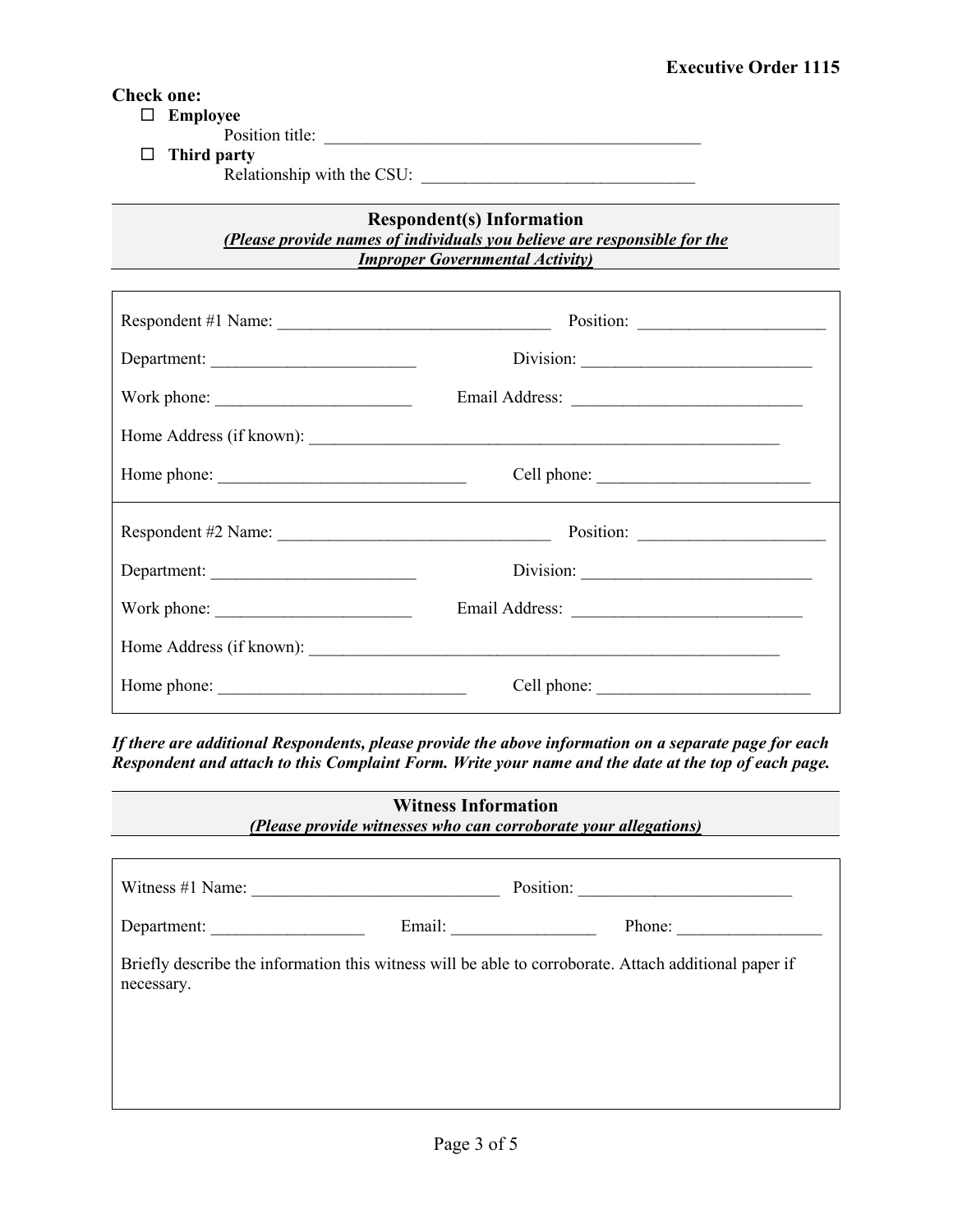| necessary. |  | Briefly describe the information this witness will be able to corroborate. Attach additional paper if |
|------------|--|-------------------------------------------------------------------------------------------------------|
|            |  | Witness #3 Name: $\frac{1}{2}$ Position: $\frac{1}{2}$ Position:                                      |
|            |  | Department: <u>Container Container Container Container Container Container Phone:</u>                 |
| necessary. |  | Briefly describe the information this witness will be able to corroborate. Attach additional paper if |

## **Complaint Allegations**

Briefly describe the alleged Improper Governmental Activity and how you know about it. *Specify who, what, when, where and how. If there are multiple allegations,* number each allegation. Attach additional pages to this form, if necessary.